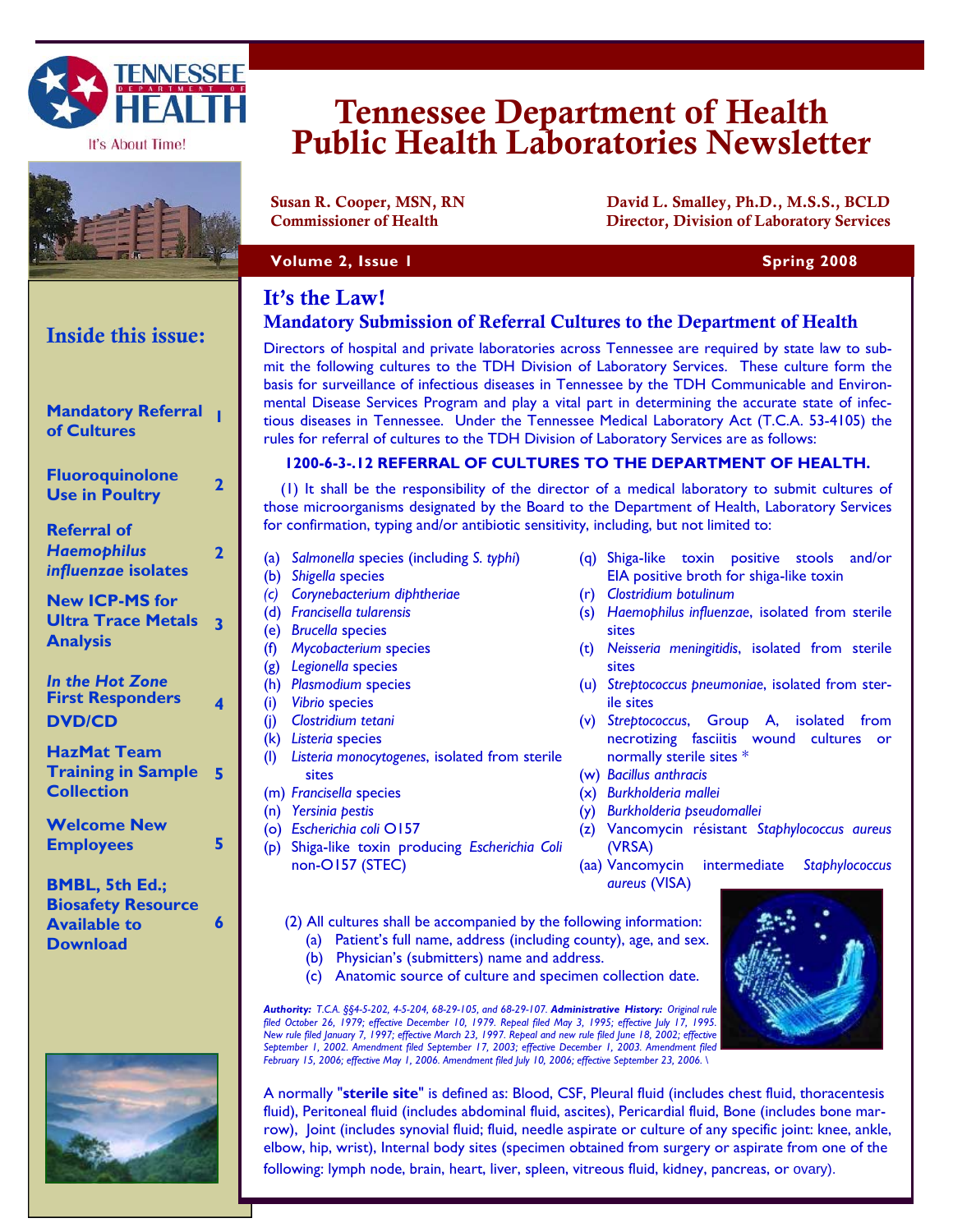## **Page 2**

## Tennessee Contributes to the Prohibition of Fluoroquinolone Use in Poultry in the United States

Since 1999, Tennessee, a participant in CDC's FoodNet surveillance program, has also been a participant in the CDC National Antimicrobial Resistance Monitoring System (NARMS) for enteric bacteria. NARMS was first initiated in 1997. On a quarterly basis, the ten (10) FoodNet sites (CT, GA, MD, MN, NM, OR, TN and selected counties in CA, CO and NY) submit all of their viable isolates of *Campylo*bacter jejuni/coli to NARMS for antimicrobial testing.<sup>1</sup> A trend of Ciprofloxacin and Erythromycin resistance in *Campylobacter jejuni* and *Campylobacter coli* has been observed in the United States since 1997 and continuing through 2004.<sup>2</sup>

### **FDA Withdraws Approval in 2005**

In 1995, ciprofloxacin was approved for use in poultry. Prior to that time, there was no known resistance. In 1997 and continuing, an increase in ciprofloxacin and erythromycin resistance has been observed. Because of these findings, in 2005, the FDA withdrew approval for use of ciprofloxacin in poultry. To determine the impact of the prohibition of fluoroquinolone use in poultry, national monitoring for resistance in Campylobacter will need to be continued.

#### **Continue Submission of** *Campylobacter* **Isolates**

*Campylobacter jejuni/coli* are not included in the Medical Laboratory regulations' list<sup>3</sup> of organisms required to be submitted to the TDH Laboratory. However, for continued surveillance submission of *Campylobacter jejuni* and *Campylobacter coli* isolates is encouraged. Successful submission includes submitting pure isolates in transport media with transport under cold conditions within two (2) days in transit. Isolates submitted to the TDH Laboratory are confirmed as *Campylobacter jejuni/coli* with oxidase, hippurate, catalase, motility and microscopy. Pure viable isolates are frozen until submission to the NARMS program at CDC. Identification and speciation at NARMS also includes dark field microscopy and polymerase chain reaction (PCR).



**Submitted by Henrietta Hardin Manager, General Bacteriology And Environmental Microbiology** 

Centers for Disease Control and Prevention, Atlanta, GA 1997-2004 NARMS data: Ciprofloxacin resistance among

*C. jejuni 3* TCA 1200-6-3 General Rules Governing Medical Laboratories, "Referral of Cultures to the Department of Health," http://state.tn.us/sos/rules/1200/1200-06/1200-06- 03.pdf, pp.46-47.

## Expected Shortfall of Vaccine Highlights Importance of Referral of *Haemophilus influenzae* from Sterile Sites for Serotyping

#### **Voluntary Merck & Co. Recall of Hib Vaccine**



On December 13, 2007, Merck & Co., Inc. announced a voluntary recall of certain lots of two *Haemophilus influenzae* type b (Hib) conjugate vaccines, PedvaxHIB® (monovalent Hib vaccine) and  $\mathsf{Comvax}^\circledast$  (Hib/hepatitis B vaccine). Merck does not expect to resume distribution of these vaccines until the fourth quarter of 2008. The recall has resulted in short-term

disruption to the Hib vaccine supply in the United States. Two other Hib conjugate vaccines manufactured by Sanofi Pasteur and currently licensed and available for use in the United States; however, Sanofi Pasteur likely is not able to provide adequate Hib vaccine to vaccinate fully all children for whom the vaccine is recommended.

#### **Deferral of Routine Vaccination Recommended**

Due to the short-term reduction in available doses of Hibcontaining vaccines, CDC, in consultation with the Advisory Committee on Immunization Practices (ACIP), the American Academy of Family Physicians, and the American Academy of Pediatrics, recommends that providers temporarily defer administering the routine Hib vaccine booster dose administered at age 12-15 months, except to

children in specific groups at high risk. Limitations of the vaccine supply underscore the importance of surveillance for Hib disease in children and serotyping of *H. influenzae* (Hi) isolates. ACIP recommends that public health practitioners conduct thorough and timely investigations of all cases of Hib disease.

## **Serotyping Critical to Surveillance of Hib Disease**

Serotype information for Hi invasive disease cases is essential to monitor progress toward elimination. This information also is needed to monitor nontypeable Hi invasive disease to determine whether there is an increase in invasive disease with another serotype or with nontypeable strains, and to measure the sensitivity of the surveillance system. Serotyping of *Haemophilus influenzae* isolates from sterile sites is already required in Tennessee. It is an especially critical tool for public health to detect any changes in Hib disease and respond to any cases that occur during this period when immunization of infants and toddlers is less than optimal. For questions on referral of cultures and serotyping, please contact Henrietta Hardin at 615-262-6362.

> **Submitted by James A. Gibson, Director Clinical Division Laboratory Services**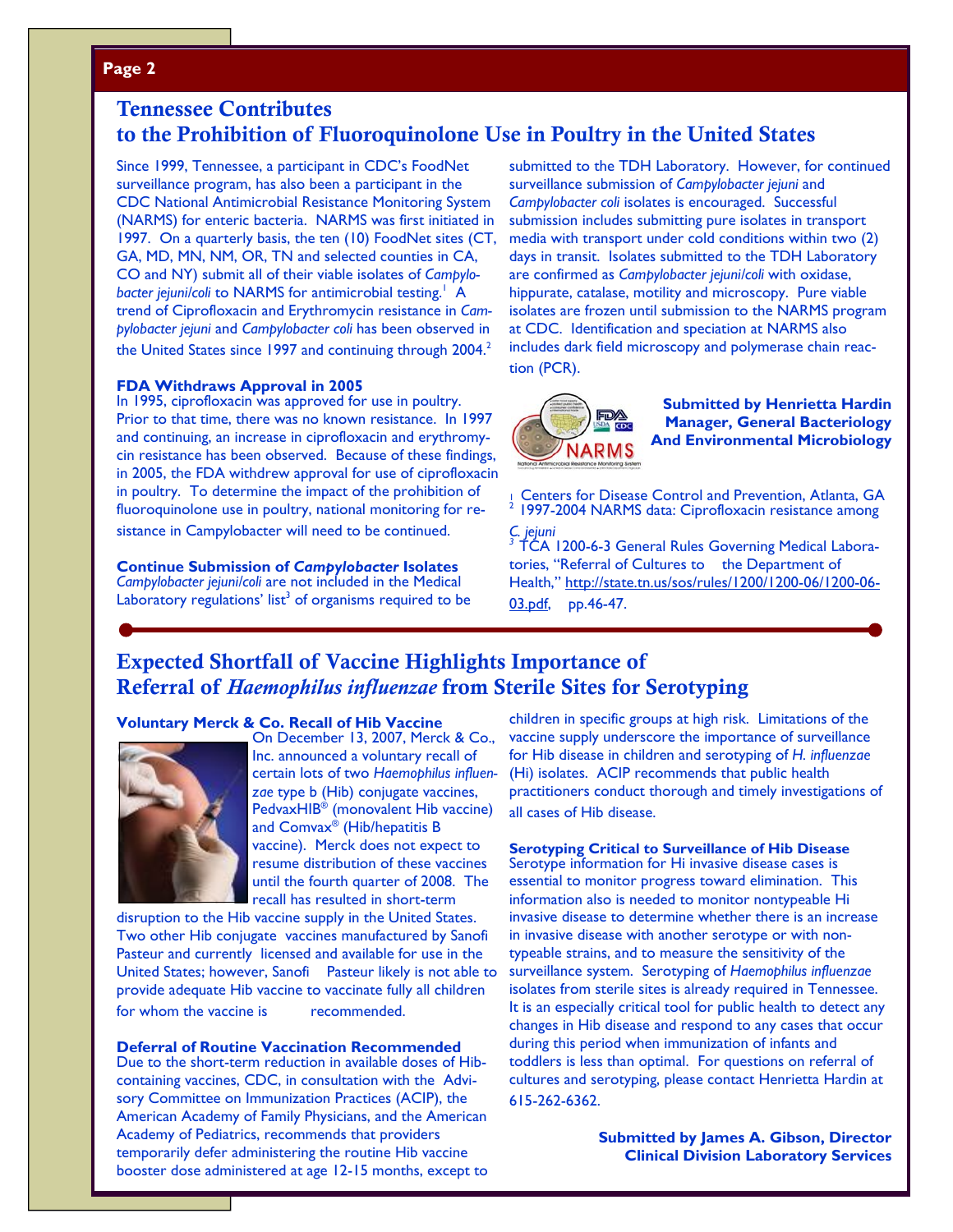## New ICP–Mass Spectrometer for Routine Ultra Trace Element Analysis of Inorganic Metals

#### **Heavy Metals Can Cause Serious Health Effects**

As our world becomes more polluted, we find that our environment has a greater impact on our health than ever before. Heavy metals are substances that are frequently ingested, inhaled or absorbed through the skin. Substances such as mercury, lead, thallium, arsenic, cadmium, bismuth, or antimony frequently disrupt immune, neurological, and endocrine functions. The toxicity of these metals has been documented throughout history: Greek and Roman physicians diagnosed symptoms of acute lead poisoning long before toxicology became a science. Today, much more is known about the health effects of heavy metals. Exposure to heavy metals has been linked with developmental retardation, various cancers, kidney damage, and even death in some instances of exposure to very high concentrations. Exposure to high levels of mercury, gold, and lead has also been associated with the development of autoimmunity, in which the immune system starts to attack its own cells, mistaking them for foreign invaders. Autoimmunity can lead to the development of diseases of the joints and kidneys, such as rheumatoid arthritis, or diseases of the circulatory or central nervous systems.

#### **New Analyzer Installed in Inorganic Chemistry Laboratory**

The Inorganic Chemistry (Metals) Laboratory in Nashville has added an inductively coupled plasma mass spectrometer (ICP-MS) to its suite of instrumentation. The Perkin Elmer ELAN 9000 ICP-MS was installed in January of this year. Anthony Wilson, the supervisor of the Nashville Metals Lab, is performing initial demonstration of capability of the instrument as well as minimum detection limit studies. Training by a product specialist will take place at the end of February.

## **Analysis of Wide Range of Metals in Parts Per Trillion**

An ICP-MS instrument uses high temperature argon plasma in conjunction with a mass spectrometer for the determination of a wide range of metals at part per trillion levels. An ICP-MS consists of 5 major parts: the plasma, sample introduction system, mass spectrometer interface, ion optics, mass analyzer, the detector, and the vacuum system. In ICP-MS high temperature plasma is formed from argon gas. The plasma dries the sample that is injected by the sample introduction system and the high temperature of the plasma atomizes and ionizes the components of the sample. The ions are then aligned and focused by the interface and the ion optics and presented to the high vacuum mass analyzer. The mass analyzer identifies the isotopes of the metals by their mass-to-charge ratio and the intensity of these peaks is translated by the detector into concentration values.

#### **Superior Detection Limits**

The ICP-MS will add to our analytical capability. In addition to the 26 metals routinely requested by Tennessee's Department of Environment and Conservation we will also be able to determine the isotopes of metals such as uranium and thorium. The ICP-MS will enable us to achieve lower detection levels than cur-

rently possible with graphite furnace atomic absorption or with inductively coupled plasma atomic emission (ICP-AES). Because of the ICP-MS instrument's ability to achieve part per trillion detection levels we will not need to rely on our graphite furnace instrument. We will continue to use our graphite furnace instrument for confirmation and as a backup. The ICP-MS joins our ICP-AES as our main analytical tools. An ICP-MS instrument differs from ICP-AES in that ICP-AES technology uses



the detection of light emission as opposed to the mass to charge ratio of ICP-MS technology. The ICP-MS complements the ICP-AES with a broad range of detection and analytical speed. The Perkin Elmer ELAN 9000 ICP-MS in conjunction with the Perkin Elmer Optima 3000XL ICP-AES and the Perkin Elmer FIMS 400 mercury analyzer will enable the Nashville Metals Lab to provide greater service in metals determinations.



**Above is the ELAN 9000 ICP-MS instrument. The device below is the high frequency 2.5 MHz quadrupole magnet for high resolution and abundance sensitivity.**





**Samples are decomposed to neutral elements in a high temperature argon plasma (pictured above) and analyzed based on their mass to charge ratios.**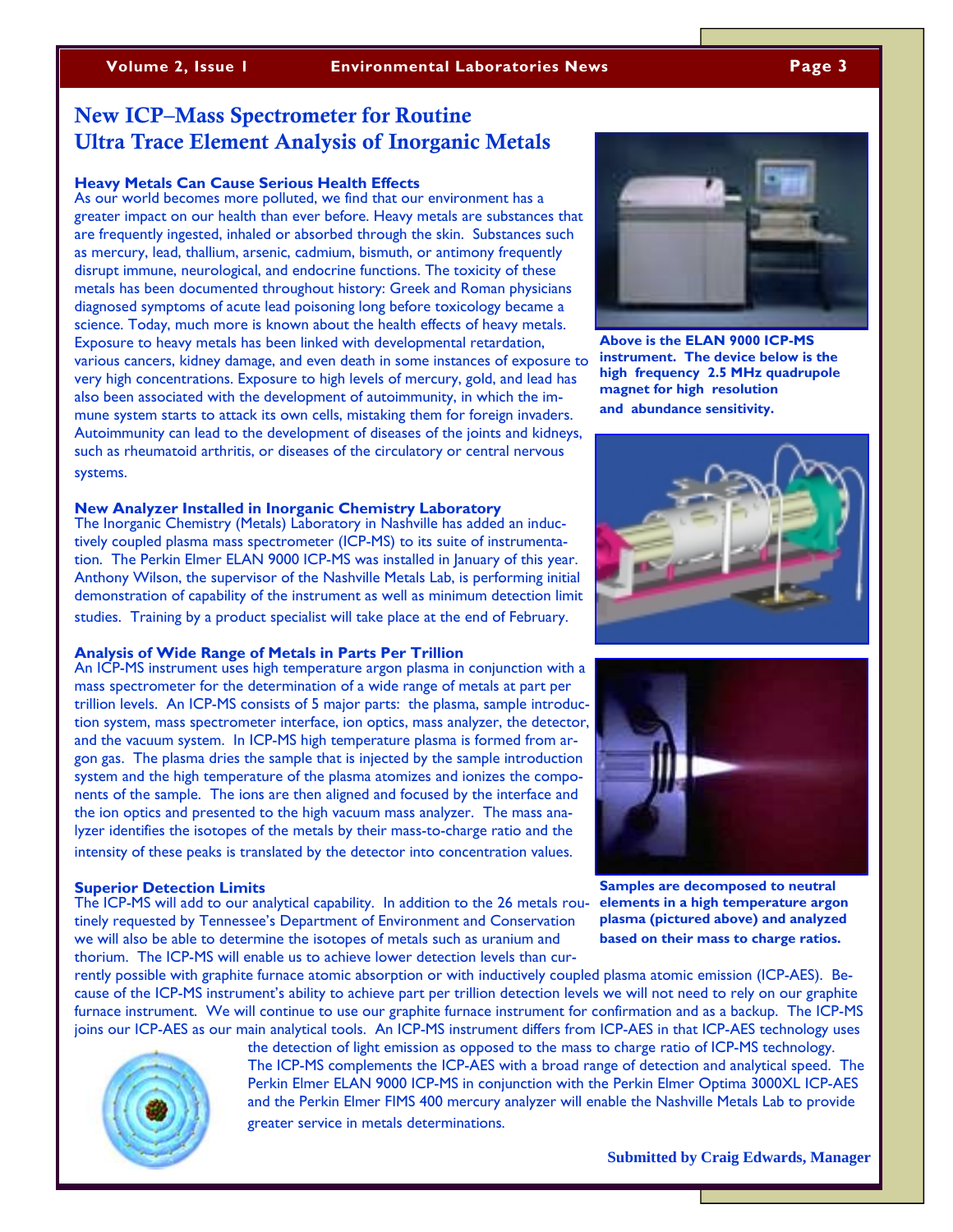## *In the Hot Zone: Suspicious Substance Assessment for First Responders*

#### **First on the Scene**

First responders, including police, fire, or emergency medical services personnel, are the first trained professionals to arrive on the scene of an incident and may

be called on to deal with a suspicious substance situation.

concern is to stay safe. Knowledge of how to approach, analyze, and react could have a critical impact on their life and the lives of others.

#### **Cooperative Effort Produces Training Program**

*In the Hot Zone* is a training program developed to help first responders assess the risk of a suspicious substance incident by following the Tennessee *Suspicious Letter and Package Risk Assessment* Guidelines. These guidelines were developed by

the Tennessee Department of Health, the Tennessee Department of Emergency Management, and the Tennessee Office of Homeland Security.

#### **Risk Classifications**

Suspicious substance incidents can range from the biological agent anthrax to hazardous chemicals to powder from a powdered donut. These incidents in turn can be classified

as:

- High risk, requiring a sample be submitted for laboratory testing
- Uncertain risk, requiring further risk assessment
- Low risk, not requiring laboratory testing

First responders must determine if the situation is a risk and

the next steps that must be taken. If the situation is determined to be a suspicious substance risk, appropriate law enforcement and emergency management agencies must be notified.

#### **Sample Collection and Transport**

Samples must be collected by trained HazMat technicians and delivered by law enforcement to the nearest Tennessee LRN (Laboratory Response Network) laboratory. These Public Health LRN Laboratories are the Laboratory Services in Nashville, the Jackson Regional Laboratory, the Knoxville Regional Laboratory and the Memphis and Shelby County Health Department Laboratory.

#### **DVD or CD Program Formats**

*In the Hot Zone: Suspicious Substance Assessment for First Responders* consists of a DVD or CD, a leader's guide, participant workbook, test, and certificate. The program includes actual footage of different risk levels of suspicious substance incidents that have occurred in Tennessee. The program is designed to help Tennessee's first responders recognize and understand the importance in their role in

assessing the situation and taking the appropriate steps to control the incident. The *In the Hot Zone* program is available to all Tennessee's first responders including fire, police, and emergency management agencies.

### When a first responder arrives on the scene, the primary **Funding for the Program**

First responders are the country's first and best defense against the war on terrorism and hazardous materials. The Division of Laboratory Services would like to thank the U S Department of Homeland Security and Office for Domestic

Preparedness for funding this program.

#### **Submitted by Faye Abdulla, Coordinator, Sentinel Laboratory Emergency Response**



Pictured (below left) A HazMat Team in action, (below right) Sampling supplies in a collection kit, (lower left) sampling of a suspicious substance, and colonies of growth of an organism on culture media (lower right).







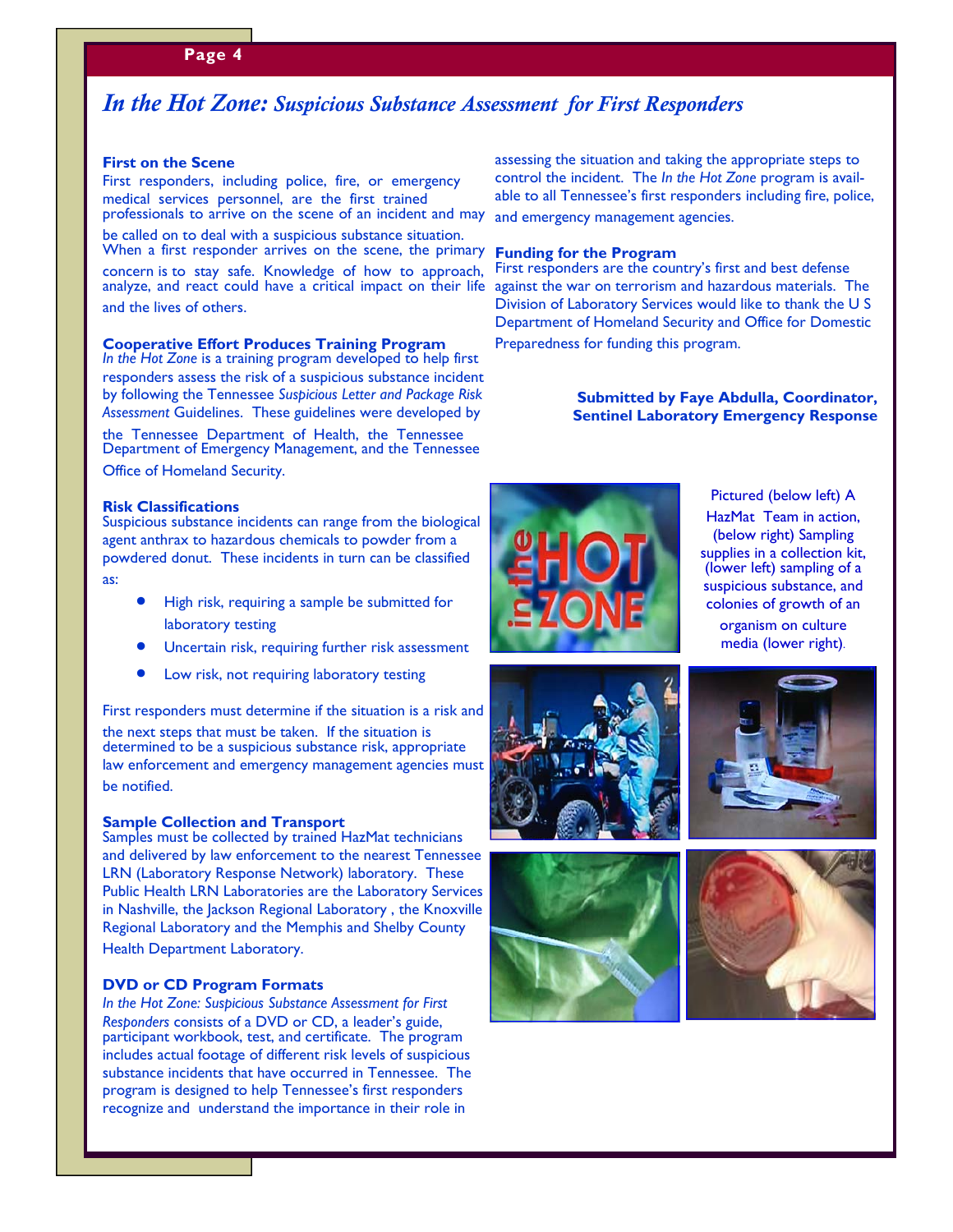## **Page 5**



A recent class of HazMat Teams from the Middle Tennessee area convened at the laboratory in Nashville to learn about the safe collection of laboratory samples. The training program consisted of a series of lectures followed by a demonstration, a hands-on exercise, and concluded with an examination.

## Sample Collection Training Offered to HazMat Teams Statewide Hands-On is the Best Way to Learn Safe Handling of Hazardous Materials

## **Hazardous Materials a Part of Every Day Life**

Do you know there are hazardous materials in your community? Every Tennessee county has at least one facility that produces, stores, or uses some form of hazardous material. For example, water treatment plants have chlorine on-site to treat the water for bacterial contaminants. Hazardous materials are used daily in agriculture and industry. Every day trucks and tankers transport hazardous materials through Tennessee on the roads and railways. And the possibility of biological and chemical terrorism are a fact

#### **Suspicious Substance Threats**

If an accident involving a hazardous material occurs, a public agency hazardous materials emergency response team (HazMat Team) is called in to control the situation. They survey the situation, respond to the immediate threat, determine the nature of the incident, and, if they determine that there is a suspicious substance, collect samples for testing.

#### **State Public Health Laboratories Test Samples**

These suspicious substances are tested at a Tennessee Public Health Laboratory Response Laboratory (LRN) in Jackson, Knoxville, Memphis or Nashville. The Tennessee LRN laboratories provide the HazMat teams with Suspicious Substance Specimen Collection Kits containing the necessary containers and equipment for collecting a variety of samples for testing for suspected biological or chemical terrorism agents.

#### **Partnerships Pay Off**

TDH Division of Laboratory Services is partnering with the Tennessee Emergency Management Agency (TEMA) to train HazMat units throughout the state in using the sample collection kits.

Training includes techniques for collecting the sample so that

- Evidence from the scene is collected and preserved properly to be used for law enforcement investigations.
- A representative sample of the suspicious substance is collected using supplies from the TDH Suspicious Substance Sample Collection Kit.
- The sample is not contaminated during the collection. Contaminants may inhibit recovery or mask the presence of terror agents.
- The sampling team and people who deliver and test the sample are protected from exposure to the substance.
- The sample is secured using legal chain of custody requirements so that samples can be use for criminal prosecution of suspected offenders.

**Submitted by David Whybrew, Coordinator Chemical Emergency Response and Faye Abdulla, Coordinator Sentinel Laboratory Emergency Response** 

## Division of Laboratory Services Welcomes New Employees

| <b>New Hires</b>       | <b>Section/Location</b>                                         | <b>Start Date</b> |
|------------------------|-----------------------------------------------------------------|-------------------|
| <b>Anthony Coleman</b> | Microbiologist 3-C, Supervisor, Enteric Bacteriology, Nashville | 12/17/2007        |
| Junjun Huang           | Microbiologist 2-C, Vector Borne Disease Laboratory, Nashville  | 03/30/2008        |
| Mary Krueger           | Microbiologist 2-C, Tandem Mass Spectroscopy, Nashville         | 11/19/2007        |